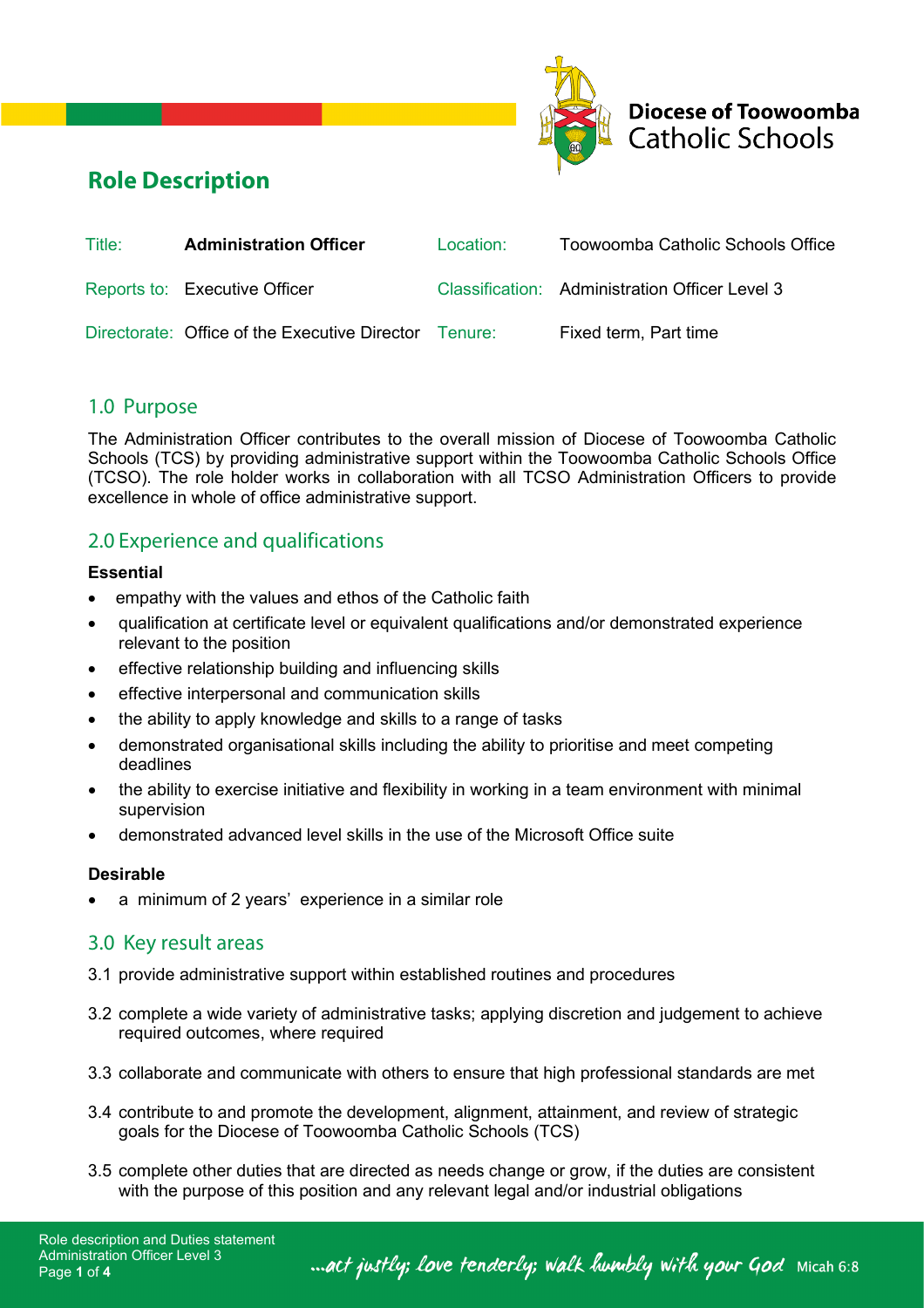## 4.0 Statement of responsibility

While at work the role holder must

- take reasonable care for his or her own health and safety
- take reasonable care that his or her acts or omissions do not adversely affect the health and safety of other persons
- comply, so far as the role holder is reasonably able, with any reasonable instruction that is given by the person conducting the business or undertaking to allow the person to comply with the Work Health and Safety Act
- cooperate with any reasonable policy or procedure of the person conducting the business or undertaking relating to health or safety at the workplace that has been notified to workers.

## 5.0 Statement of duties

The information detailed above is an accurate reflection of this role. Attached to this role description is a **duties statement** that covers a selection of activities in which the incumbent might engage. The list is neither prescriptive nor exhaustive.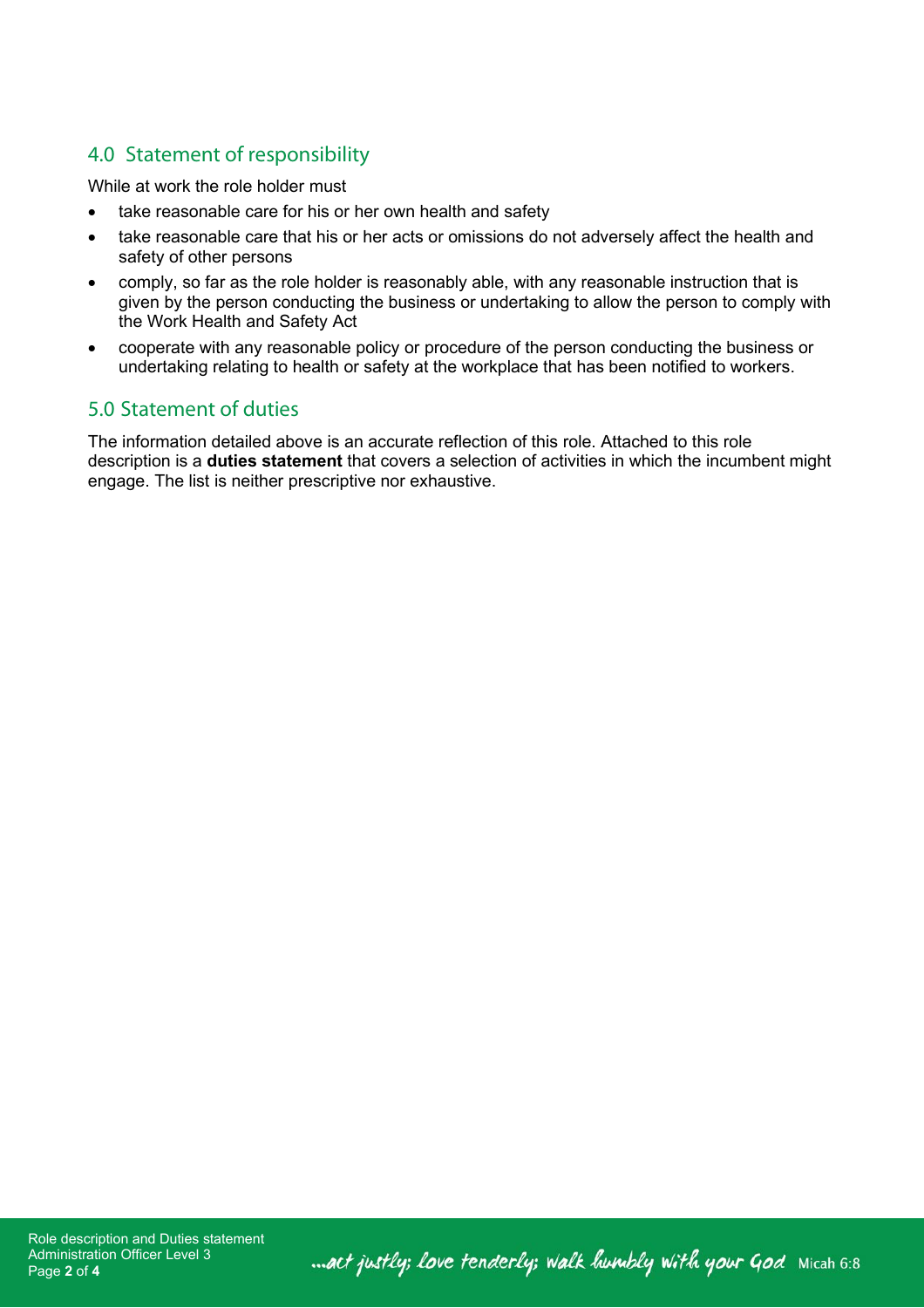# **Duties Statement**

## Administration Officer (Level 3)

### **3.1 Provide administrative support within established routines and procedures**

- carry out a wide range of administrative duties at an advanced level, including typing, word processing, managing electronic and hard-copy records and other tasks
- maintain data and prepare reports for review and authorisation by supervisor and/or manager
- draft agendas for meetings, collate other documentation and take and produce meeting minutes as requested
- draft and type routine correspondence from brief oral or written instructions
- monitor and maintain levels of stationery and other stores or materials for Toowoomba Catholic Schools Office (TCSO)
- make and record appointments on behalf of others and, where necessary, resolve appointment scheduling issues
- make travel and accommodation bookings as requested
- respond to enquiries from both internal and external stakeholders
- **3.2 Complete a wide variety of administrative tasks; applying discretion and judgement to achieve required outcomes, where required**
- monitor progress against performance expectations and alert supervisors and line managers if work is behind schedule, making alternative arrangements to ensure that expectations are met
- see tasks through to completion, working within agreed priorities and working independently on routine tasks, and accepting more challenging tasks
- participate actively in teamwork and activities
- take personal responsibility for accurate completion of work and seek assistance when required
- apply discretion and judgement in approaching and completing tasks which may vary in their complexity, where required

### **3.3 Collaborate and communicate with others to ensure that high professional standards are met**

- maintain highly functional and collaborative working relationships with colleagues by interacting effectively, contributing to discussions and seeking advice
- understand and accept the contributions of others in a multi-disciplinary and collaborative environment to provide a highly competent and seamless service
- establish and maintain effective communication networks with stakeholders and work collaboratively with stakeholders
- respond under direction to changes in stakeholder needs and expectations
- **3.4 Contribute to and promote the development, alignment, attainment, and review of strategic goals for Diocese of Toowoomba Catholic Schools (TCS)**
- contribute to the achievement of priorities set out in the TCS Strategic Plan
- participate fully in annual goal setting, monitoring and review of performance in collaboration with the Executive Officer
- identify issues that may impact on work and alert supervisors and/or managers with suggested improvements or solutions

... act justly; love tenderly; walk humbly with your God Micah 6:8